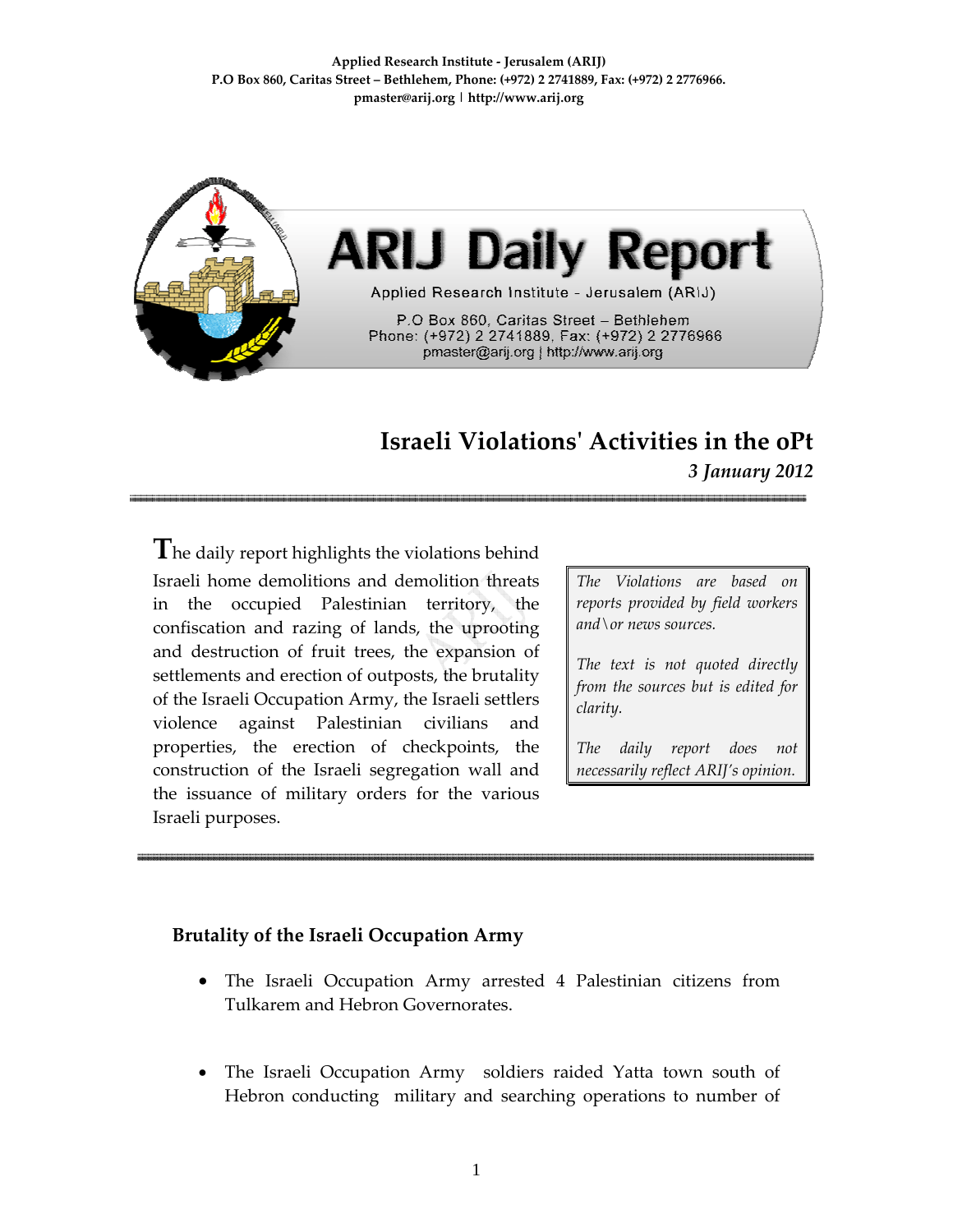Palestinian houses were they known; Kamel Al‐Sraeʹ, Fawaz Bulbul, Rashed Ed Atieh Mansi, Mahmud Hussein Bulbul, also the Army raided south of Hebron city and seqrched the houses of Nabil Ahmad Abd Taha, and Al Jnadi farmer for cows.

- Undercover forces of the Israeli army kidnapped a 6-year-old child; Mohammad Ali Dirbas from Al‐Esawiyya town in East Jerusalem, and detained him for several hours before releasing him.The undercover forces infiltrated the town during clashes between Israeli soldiers and local youths; they chased some youth and children in the streets of the town before taking Mohammad who was heading to a neighborhood shop. The army then kept the child in detention for four hours at a nearby police station, and interrogated him in an attempt to intimate him in to giving them names of youth who hurled stones at the soldiers
- The Israeli soldiers arrested Mahmud Ahmad Radwan(14 years old), Hamza Adnan Shayta(18 years old), Ansar Saʹed Radwan(18 years old) abd Saʹed Taysir Salim(15 years old) from Azzun town east of Qalqiliya.
- Israeli Occupation Army moved nearly 300 meters into the Al Farahin area east of Khan Yunis south of Gaza City. They leveled areas of Palestinian agricultural land owned by Abu Rjala, Abu 'Antar, Abu Daka and Tabas families.

## **Israeli Settlers Violence**

• Extremist Israeli settlers set fire to 2 Palestinian cars in Al‐Sharafat neighborhood near Beit Safafa town in Jerusalem city and wrote "Price Tag" and racist slogans against Arabs.

## **Erection of Israeli checkpoints**

• The Israeli Occupation Army set up military checkpoint at the western entrance of Beit Jala city at the DCO checkpoint area, and conducted military operations, checking the ID cards of Palestinians accessing the checkpoints obstructed vehicular and pedestrian movements**.**